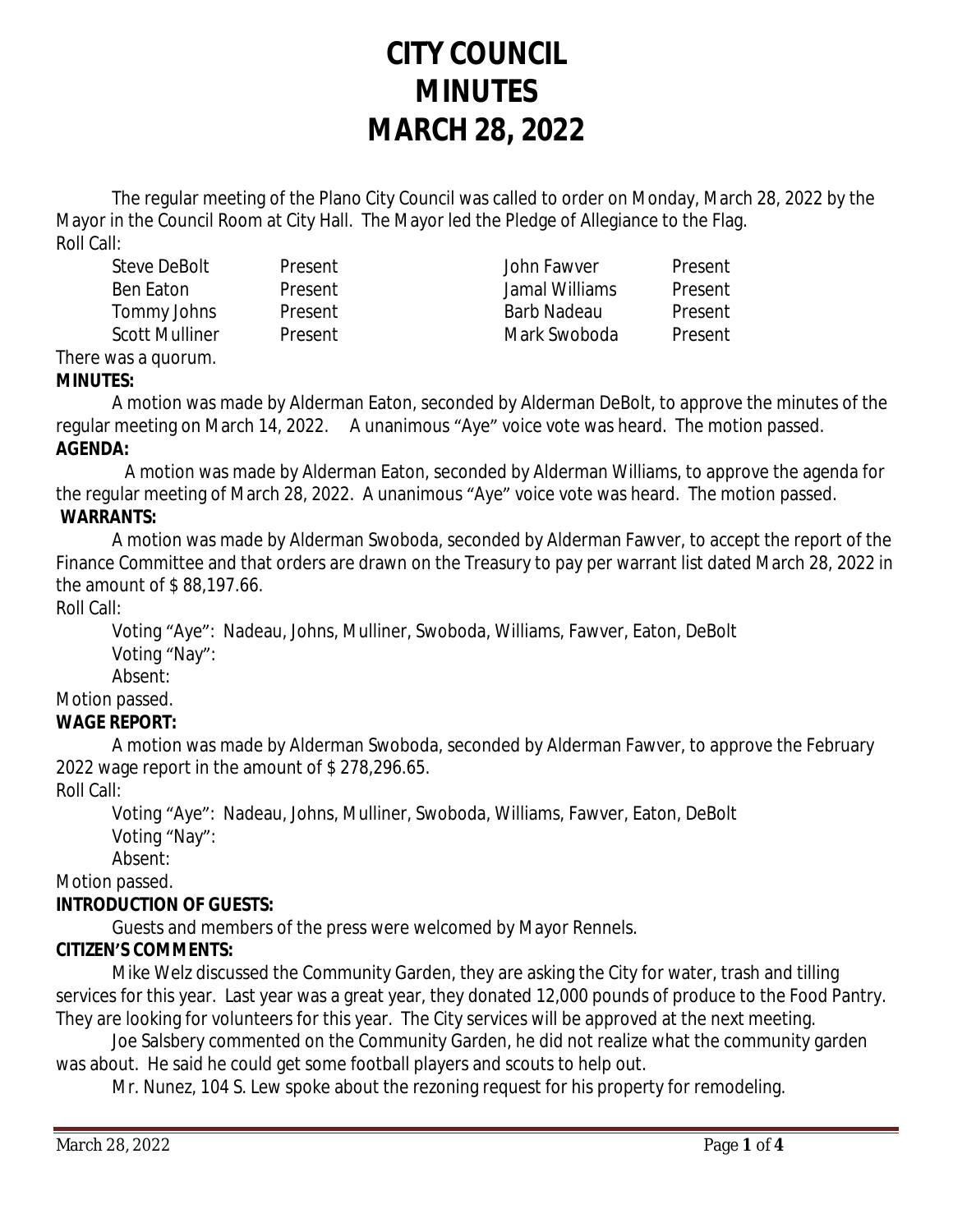## **PLANO AREA CHAMBER OF COMMERCE:**

Jen Lyle was present to speak about the Chamber activities and updates. There will be a Critical Cyber Security Briefing on Wednesday, March 30, 2022 at 10:00 am, given by Rep. Underwood and the Illinois Chamber of Commerce. New members include The Homestead 1854, Country Financial, by Chris Heitz, Country Financial, by Kathy Martin, Fox Valley United Way, Plano Public Library, Sales Babble and Scooter's Coffee. The Annual dinner had a great turn out. Biz Bunny Hop will return on April 9, 2022 from noon until 2:00 pm.

# **MAYOR'S REPORT:** *Michael Rennels*

Mayor Rennels reminded the Aldermen to utilize their laptops so we can transition to paperless. He said that if they are having issues to let him know and he will get it taken care of.

## **CITY ATTORNEY:** *William Thomas*

# **Ordinance 2022-4 Increase Class E liquor licenses from 7 to 8**

A motion was made by Alderman Mulliner, seconded by Alderman Williams, to approve an ordinance amending Title 3, chapter 2, section 3-2-7 of the Code of Ordinances of the City of Plano for the number of Class E liquor licenses.

Roll Call:

Voting "Aye": Nadeau, Johns, Mulliner, Swoboda, Williams, Fawver, Eaton, DeBolt Voting "Nay":

Absent:

Motion passed.

# **Ordinance 2022-5 Rezoning of 104 S. Lew**

A motion was made by Alderman Nadeau, seconded by Alderman DeBolt, to approve an ordinance reclassifying and rezoning real estate, Eleazar Nunez, owner at 104 S. Lew St., Plano, IL Roll Call:

Voting "Aye": Nadeau, Johns, Mulliner, Swoboda, Williams, Fawver, Eaton, DeBolt Voting "Nay":

Absent:

# Motion passed.

#### **CITY CLERK:** *Kathleen Miller – Nothing to report* **CITY TREASURER***: Zoila Gomez*

The January 2022 Treasurers report was in the amount of \$ 9,897,880.96.

The January 2022 disbursements were in the amount of \$ 1,255,535.46

February 2022 Revenue & Expenditure and tax revenue reports were distributed in mailboxes on March 25, 2022.

## **POLICE CHIEF'S REPORT:** *Chief Whowell – Absent – Lt. Allison present – Nothing to report* **DIRECTOR OF PUBLIC WORKS/CITY ENGINEER***: D. Boyer, J. Beyer, K. Tisberger – Nothing to report* **BUILDING, PLANNING & ZONING:** *Jeff Sobotka – Absent – Mayor presented request*

A motion was made by Alderman Eaton, seconded by Alderman DeBolt, to approve to advertise for a part or full time property maintenance/building inspector. This was discussed at the Personnel & Insurance committee meeting and was given a favorable recommendation. Roll Call:

Voting "Aye": Nadeau, Johns, Mulliner, Swoboda, Williams, Fawver, Eaton, DeBolt Voting "Nay": Absent:

Motion passed.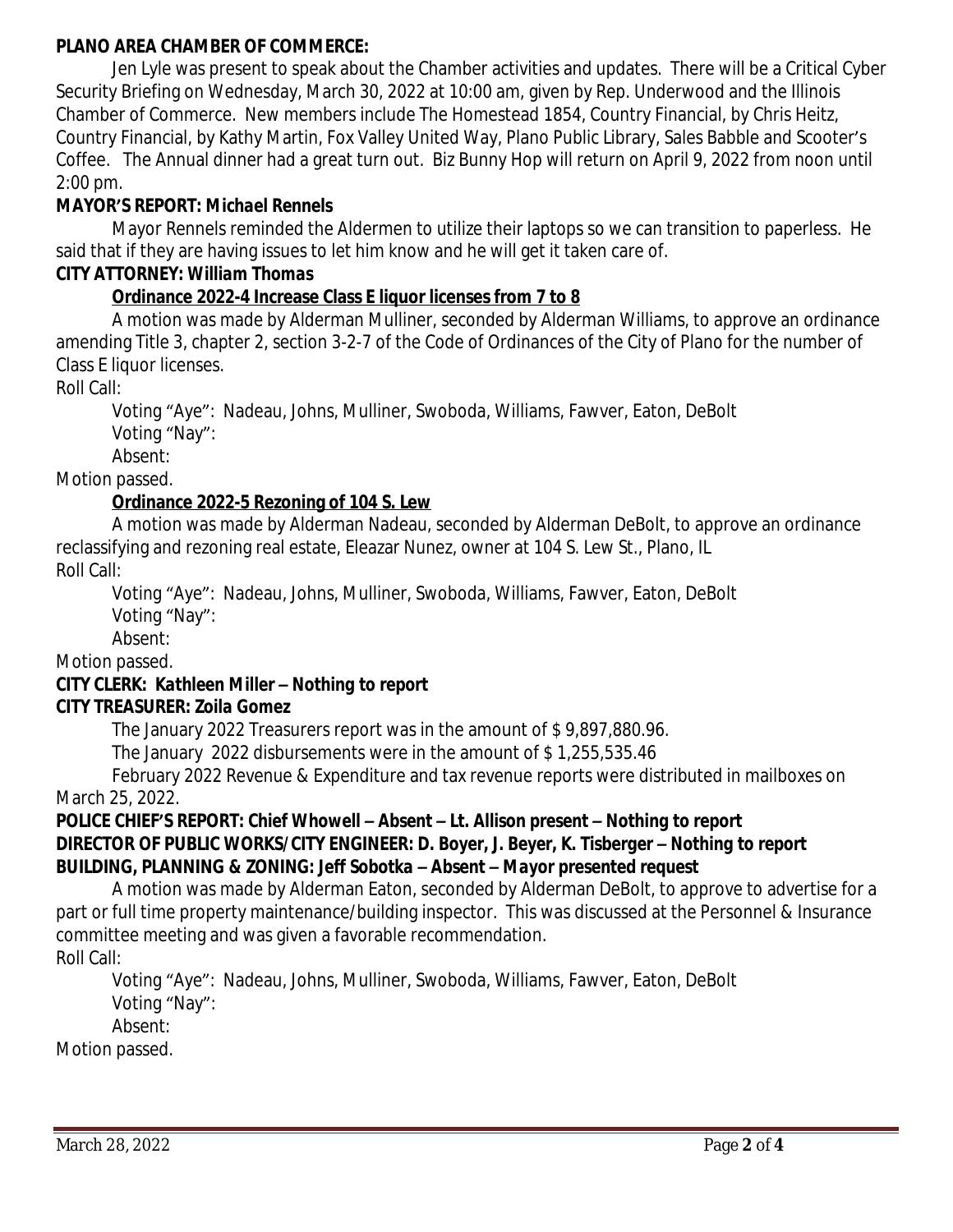## **COMMITTEE REPORTS:**

#### **ADMINISTRATIVE/HEALTH & SAFETY: Alderman Mulliner**

Alderman Mulliner had a meeting March 17, 2022 at 6:00 PM to discuss the EOP and the PD 5 year plan.

#### **BUILDINGS, GROUNDS AND ZONING: Alderman DeBolt**

Alderman DeBolt has a meeting on April 5, 2022 at 6:00 PM.

## **COMMUNITY DEVELOPMENT: Alderman Fawver**

Alderman Fawver has a meeting April 5, 2022 at 6:30 PM.

#### **FINANCE: Alderman Swoboda**

Alderman Swoboda called a meeting for April 11, 2022 at 5:15 PM. They have been discussing the travel policy, they will get the proposed changes to the City Attorney for review before bringing it to the Council.

#### **PARKS: Alderman Johns**

A motion was made by Alderman Johns, seconded by Alderman Williams, to approve the GTZ maintenance contract for mowing, fertilizing and weed control of City Parks and other parcels from April 1, 2022 through November 15, 2022 in the amount of \$ 12,000.00; the contract also contains services for mowing of Rt. 34 at \$ 250.00 per visit.

Roll Call:

Voting "Aye": Nadeau, Johns, Mulliner, Swoboda, Williams, Fawver, Eaton, DeBolt

Voting "Nay":

Absent:

Motion passed.

Alderman Johns also updated information on the disc golf and he is getting pricing on sod, aerating and seeding.

## **PERSONNEL & INSURANCE: Alderman Williams**

A motion was made by Alderman Williams, seconded by Alderman Eaton, to approve a wage increase for Chief Whowell to a base salary of \$122,000.00 effective May 1, 2022. Roll Call:

Voting "Aye": Nadeau, Johns, Mulliner, Swoboda, Williams, Fawver, Eaton, DeBolt

Voting "Nay":

Absent:

Motion passed.

A motion was made by Alderman Williams, seconded by Alderman Eaton, to approve a wage increase for Lt. Allison to a base salary of \$ 115,000.00 effective May 1, 2022.

Roll Call:

Voting "Aye": Nadeau, Johns, Mulliner, Swoboda, Williams, Fawver, Eaton, DeBolt

Voting "Nay":

Absent:

#### Motion passed.

Alderman Williams meeting for March 22, 2022 was canceled. A meeting was called for April 7, 2022 at 5:30 PM.

## **SPECIAL EVENTS: Alderman Nadeau – Nothing to report**

## **STREETS & UTILITIES: Alderman Eaton**

Alderman Eaton had a meeting on March 23, 2022 and discussed the water tower maintenance and the rate study. The next meetings will be April 13 & 27, 2022 at 6:00 PM.